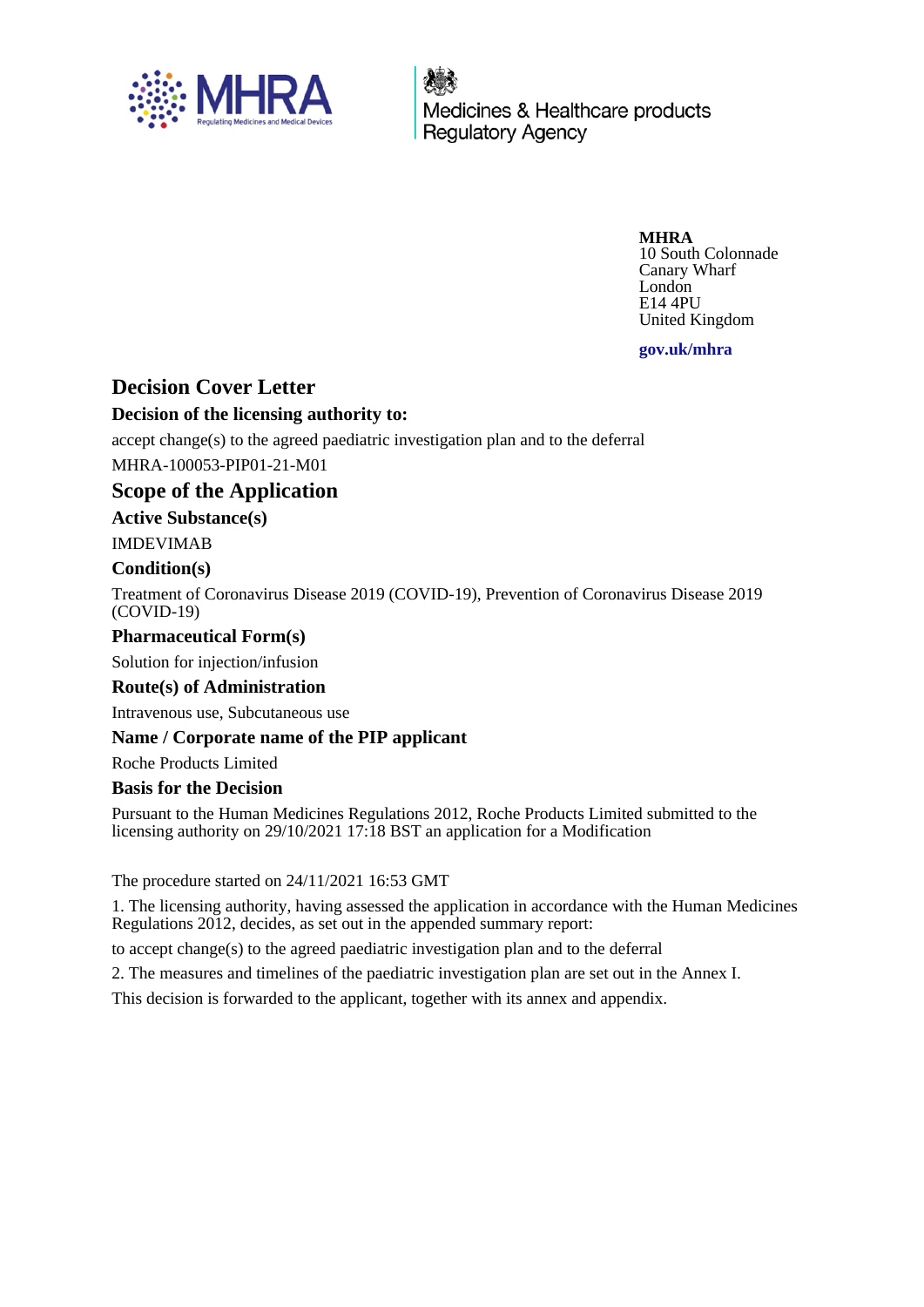

Medicines & Healthcare products **Regulatory Agency** 

> **MHRA** 10 South Colonnade Canary Wharf London E14 4PU United Kingdom

**gov.uk/mhra**

# **Final Decision Letter**

MHRA-100053-PIP01-21-M01

Of 18/02/2022 08:15 GMT

On the adopted decision for IMDEVIMAB (MHRA-100053-PIP01-21-M01) in accordance with the Human Medicines Regulations 2012.

The licensing authority, in accordance with the Human Medicines Regulations 2012, has adopted this decision:

Agreement on modification of a paediatric investigation plan (including modification of a waiver or deferral included in that paediatric investigation plan)

This decision applies to a Modification for IMDEVIMAB, Solution for injection/infusion , Intravenous use, Subcutaneous use .

This decision is addressed to Roche Products Limited, 6 Falcon Way, Shire Park, Welwyn Garden City, United Kingdom, AL7 1TW

# **ANNEX I**

#### **1. Waiver**

# **1.1 Condition:**

Not applicable

# **2. Paediatric Investigation Plan:**

#### **2.1 Condition(s):**

```
Treatment of coronavirus disease 2019 (COVID-19); Prevention of coronavirus disease 2019
(COVID-19)
```
# **2.2 Indication(s) targeted by the PIP:**

Treatment of coronavirus disease 2019 (COVID-19); Prevention of coronavirus disease 2019 (COVID-19)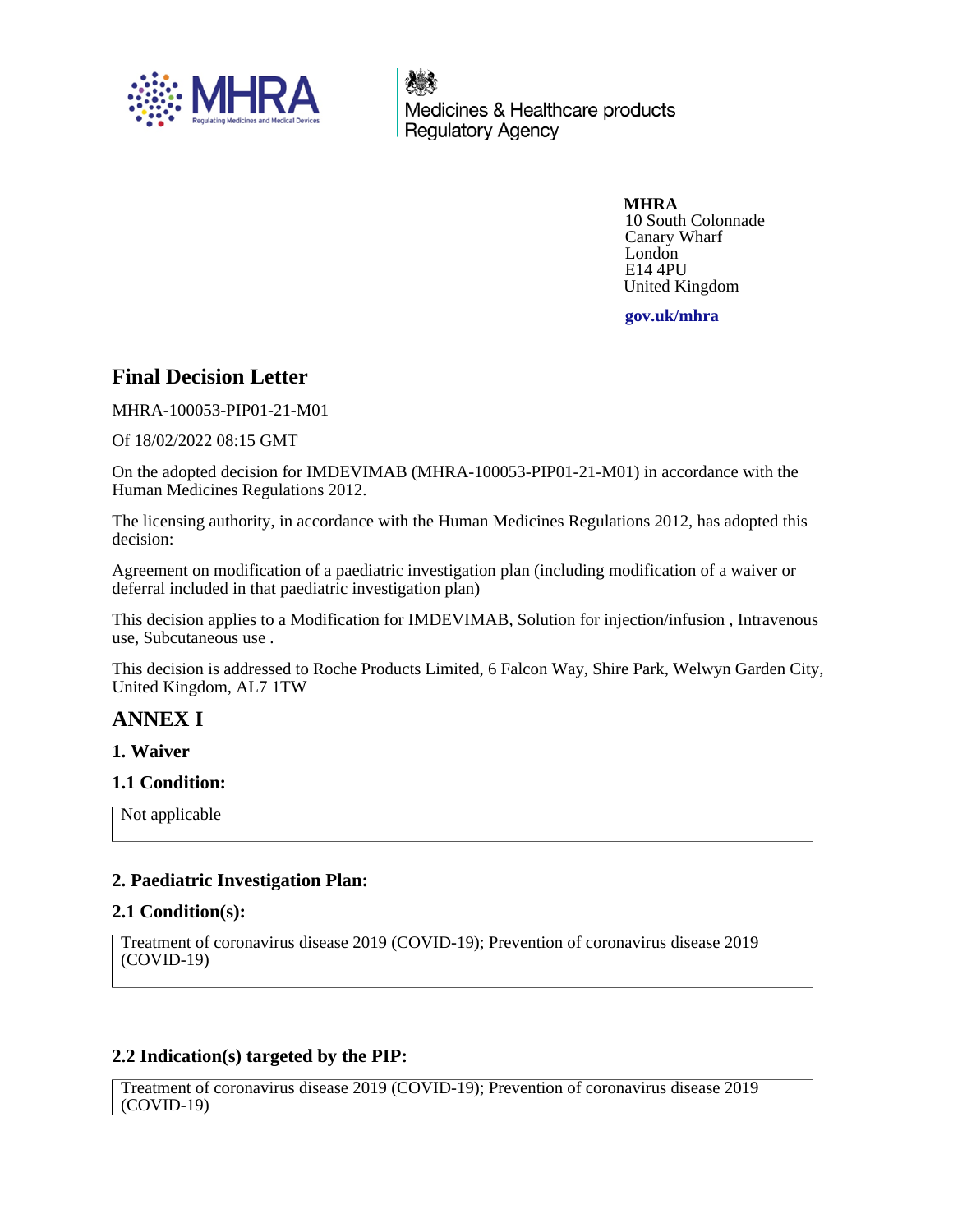# **2.3 Subset(s) of the paediatric population concerned by the paediatric development:**

All subsets of the paediatric population from birth to less than 18 years of age

# **2.4 Pharmaceutical Form(s):**

Solution for injection/infusion

# **2.5 Studies:**